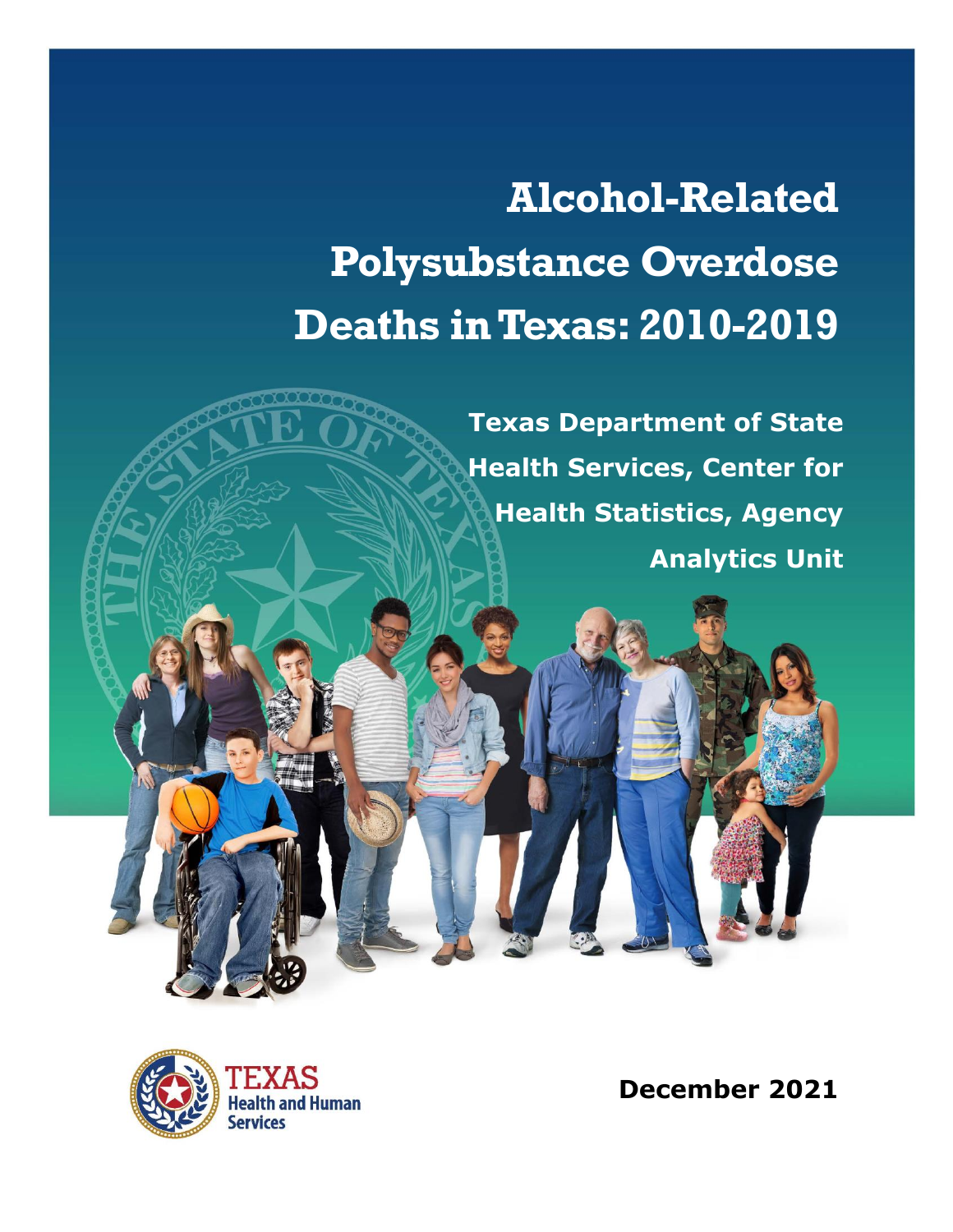# **Table of Contents**

<span id="page-1-0"></span>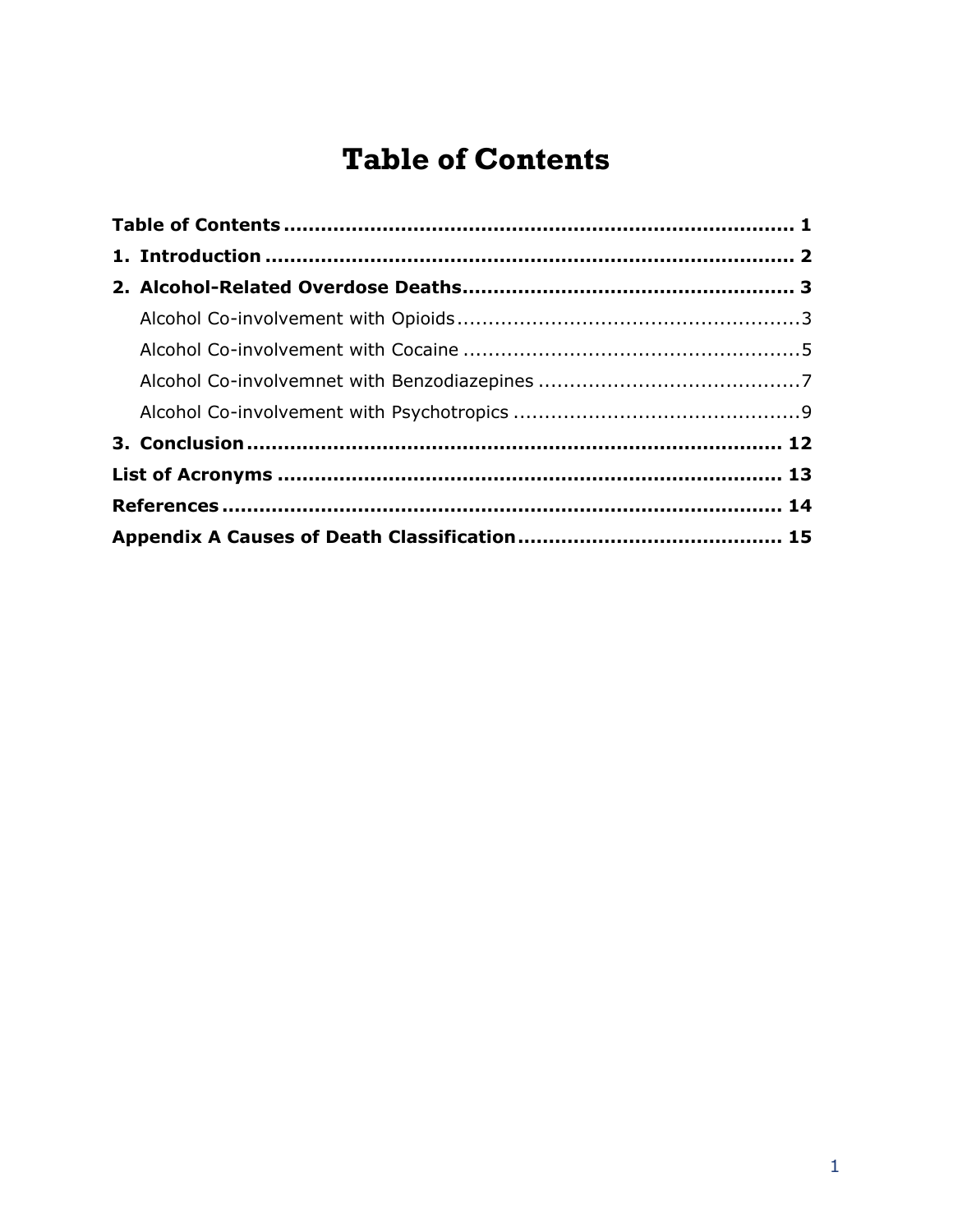## <span id="page-2-0"></span>**1.Introduction**

Polysubstance use refers to the consumption of multiple drugs--either simultaneously, sequentially, or unknowingly--when consuming a drug that may contain other unknown substances or contaminants. Simultaneous use of multiple drugs, such as prescription opioids (e.g., hydrocodone, oxycodone), benzodiazepines, psychotropic drugs (antidepressants, antipsychotics, mood stabilizers, and psychostimulants), and illicit drugs, including cocaine, heroin, and synthetic opioids (e.g., fentanyl), contributes substantially to overdose morbidity and mortality. Interactions between different types of substances have been well documented; however, less is known about how these types of polysubstance uses are involved in overdose deaths in Texas.

This report highlights the trends in polysubstance overdose deaths involving alcohol and at least one other substance occurring in Texas from 2010 to 2019. All data were derived from the Texas Department of State Health Services Vital Statistics Section death certificates. Each death certificate includes multiple causes of deaths as assessed by medical certifiers. The data contain all deaths that occurred in Texas, including deaths of non-Texas residents; and deaths of Texas residents that occurred outside of Texas. This analysis prioritized assessing overall state trends in alcohol-related polysubstance overdose deaths in Texas; however, data were stratified by sex, age, and race/ethnicity for this report.

From 2010 to 2019, opioids accounted for the largest proportion of overdose deaths. During this period, there were 12,881 opioid-related overdose deaths and 4,603 alcohol-related deaths involving at least one other drug. Among all opioidrelated overdose deaths, 1,683 (13 percent) involved a combination of alcohol and an opioid.

Alcohol co-involvement with opioid deaths was common and mostly increased since 2010. Alcohol co-involvement varied by opioid subtype, with synthetic opioids presenting the greatest increase since 2010.

Alcohol co-involvement with other substances, such as cocaine and benzodiazepines, also increased from 2010 to 2019. Alcohol co-involvement among psychostimulant-related overdose deaths steadily increased from 2016 to 2019.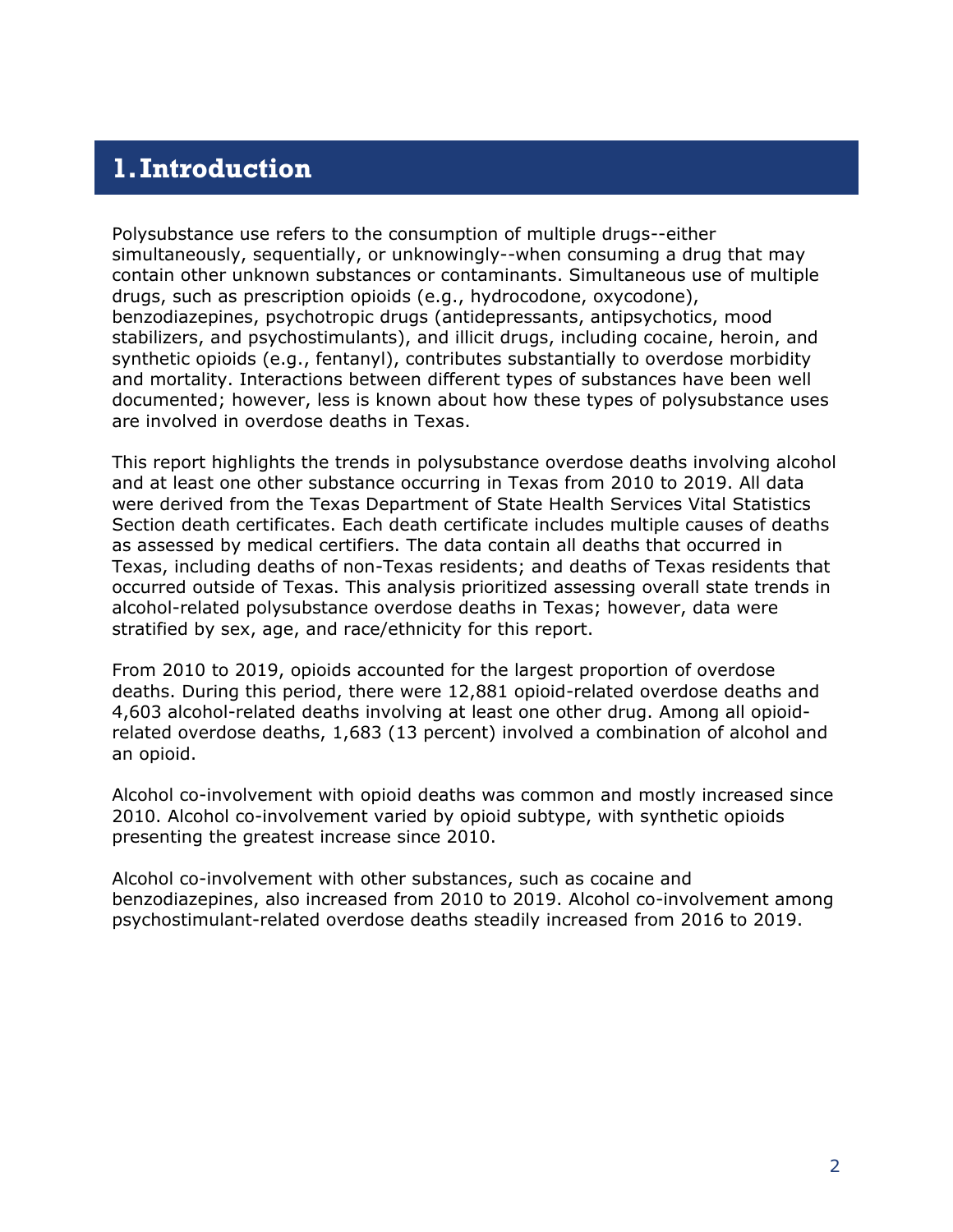## **2.Alcohol-Related Overdose Deaths**

## **Alcohol Co-involvement with Opioids**

One of the most common and dangerous side effects of opioid misuse is respiratory depression (Gudin et al., 2013). When alcohol is used in combination with opioids, the risk of respiratory depression increases due to additive depressant effects (Jones et al., 2011).

From 2010 to 2019 in Texas, the largest proportion of polysubstance alcohol deaths involved both an opioid and alcohol (1683 deaths; 37 percent). Of these, 1,302 (77 percent) occurred among males and 381 (23 percent) occurred among females. Alcohol co-involvement for all opioid deaths in Texas increased from 12 percent in 2010 to 15 percent in 2019 (Figure 1).

#### **Figure 1. Percent of All Opioid Overdose Deaths Involving Alcohol in Texas, 2010–2019**



Source: Texas Department of State Health Services Vital Statistics Section death certificate data.

The trends in Texas for alcohol co-involvement were different by opioid subtype (Figure 2). Alcohol co-involvement with heroin overdose deaths fluctuated during the years analyzed, ranging from 13 to 20 percent. Alcohol co-involvement among opioid overdose deaths involving synthetic opioids, such as fentanyl, increased from 9 percent in 2010 to 17 percent in 2019. For opioid overdose deaths involving commonly prescribed opioids, alcohol co-involvement ranged from 10 to 15 percent, with 2017 recording the highest percentage of alcohol co-involvement.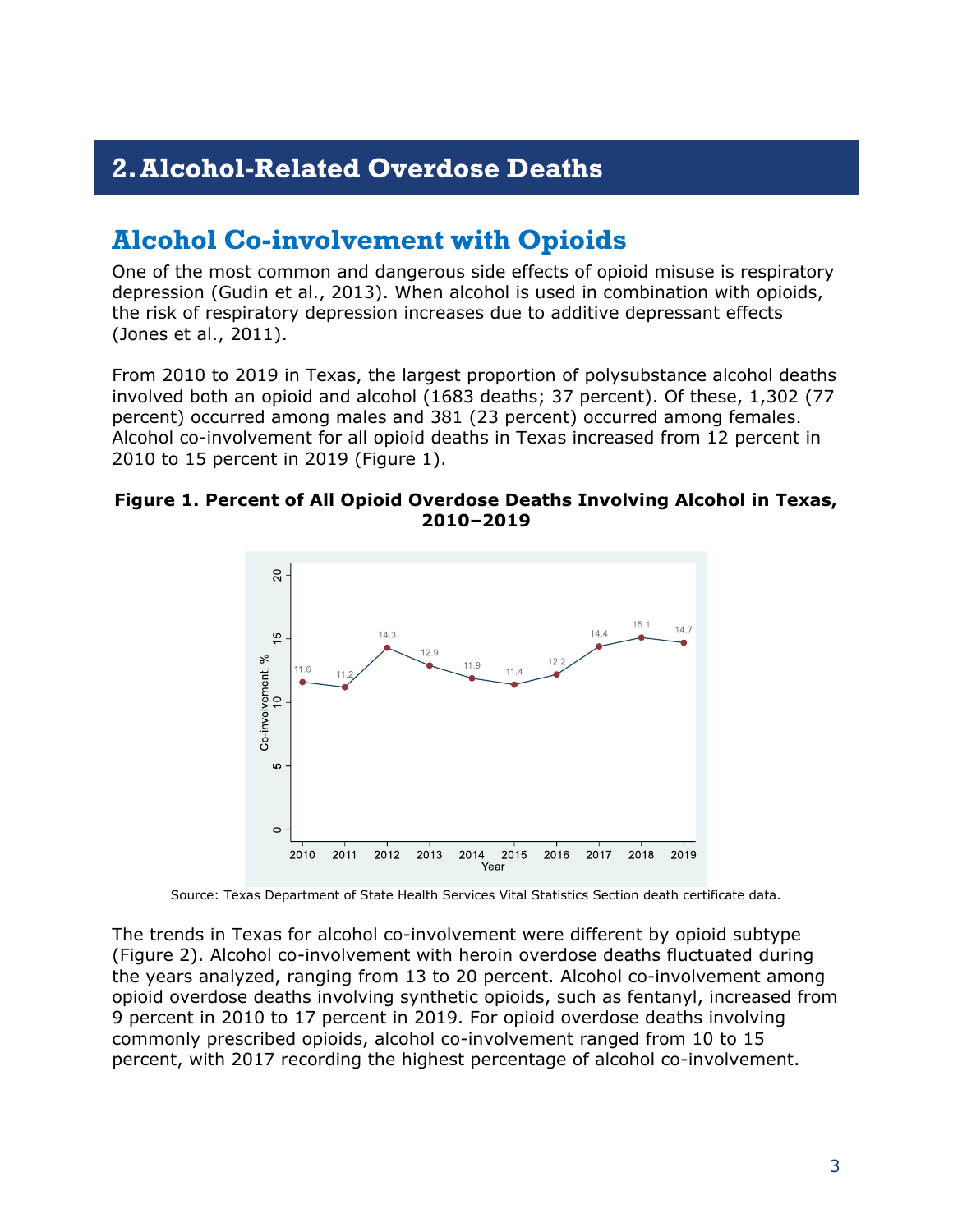**Figure 2. Percent of All Opioid Overdose Deaths Involving Alcohol by Opioid Type in Texas, 2010–2019**



Source: Texas Department of State Health Services Vital Statistics Section death certificate data.

Alcohol co-involvement with opioids was most common among people aged 18 to 44, followed by those aged 45 to 64 (Figure 3).





Source: Texas Department of State Health Services Vital Statistics Section death certificate data.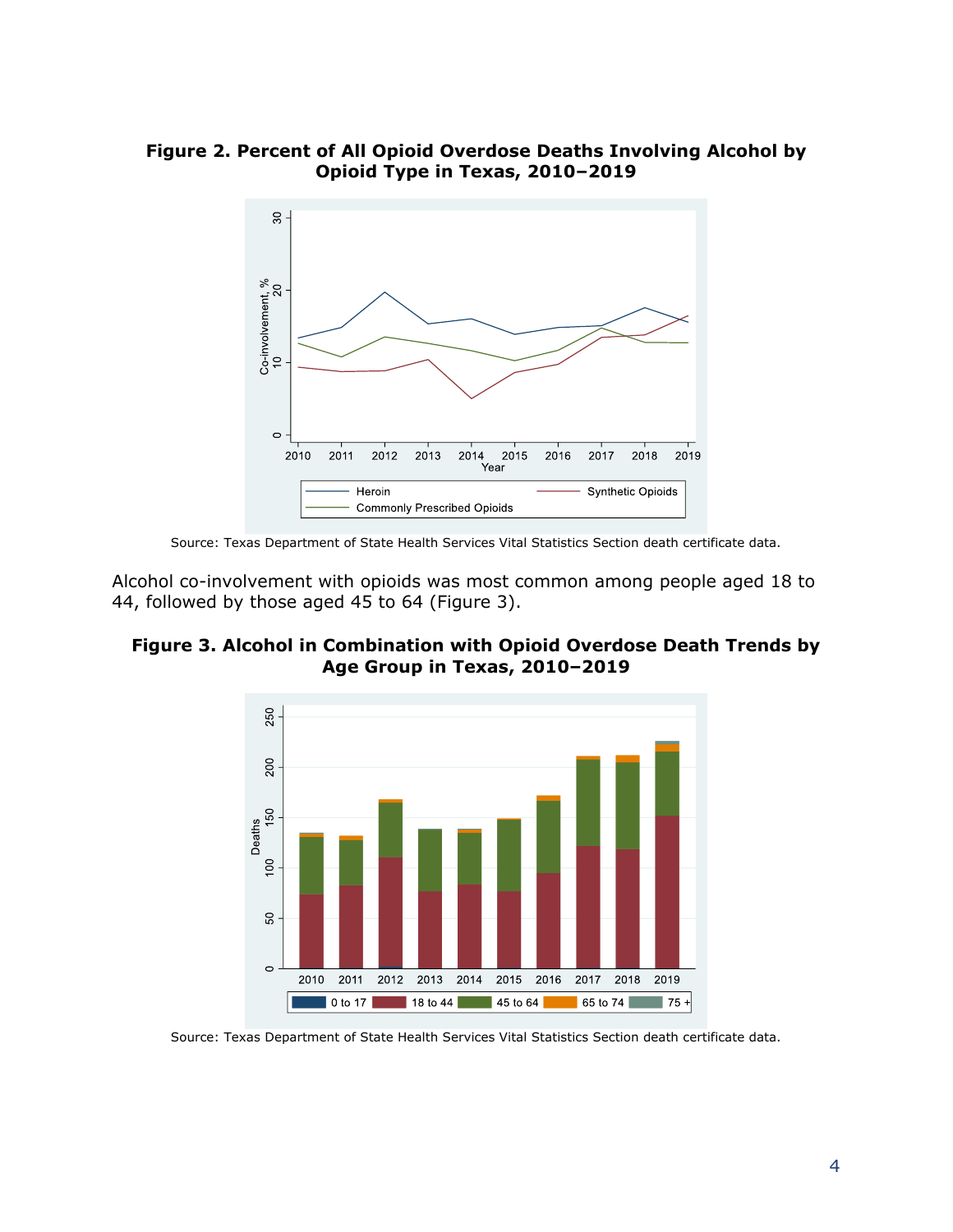Most deaths for alcohol and opioid co-involvement were seen among people who were White, followed by Hispanic, and Black (Figure 4).

#### **Figure 4. Alcohol in Combination with Opioid Overdose Death Trends by Race/Ethnicity in Texas, 2010–2019**



Source: Texas Department of State Health Services Vital Statistics Section death certificate data.

## **Alcohol Co-involvement with Cocaine**

Cocaine is commonly involved in unintentional overdoses and overdose deaths involving cocaine have increased since 2003 (CDC, 2021). Mixing alcohol with cocaine can produce dangerous interactions, including increased toxicity from the formation in the body of active metabolites such as cocaethylene<sup>1</sup> (Farré et al., 1997).

From 2010 to 2019, 927 (17 percent) of all cocaine-related deaths in Texas involved alcohol. Alcohol co-involvement with cocaine ranged from 13 to 22 percent during the analysis period and steadily increased since 2016 (Figure 5).

<sup>1</sup> Cocaethylene is the ethyl ester of benzoylecgonine. It is structurally similar to cocaine, which is the methyl ester of benzoylecgonine.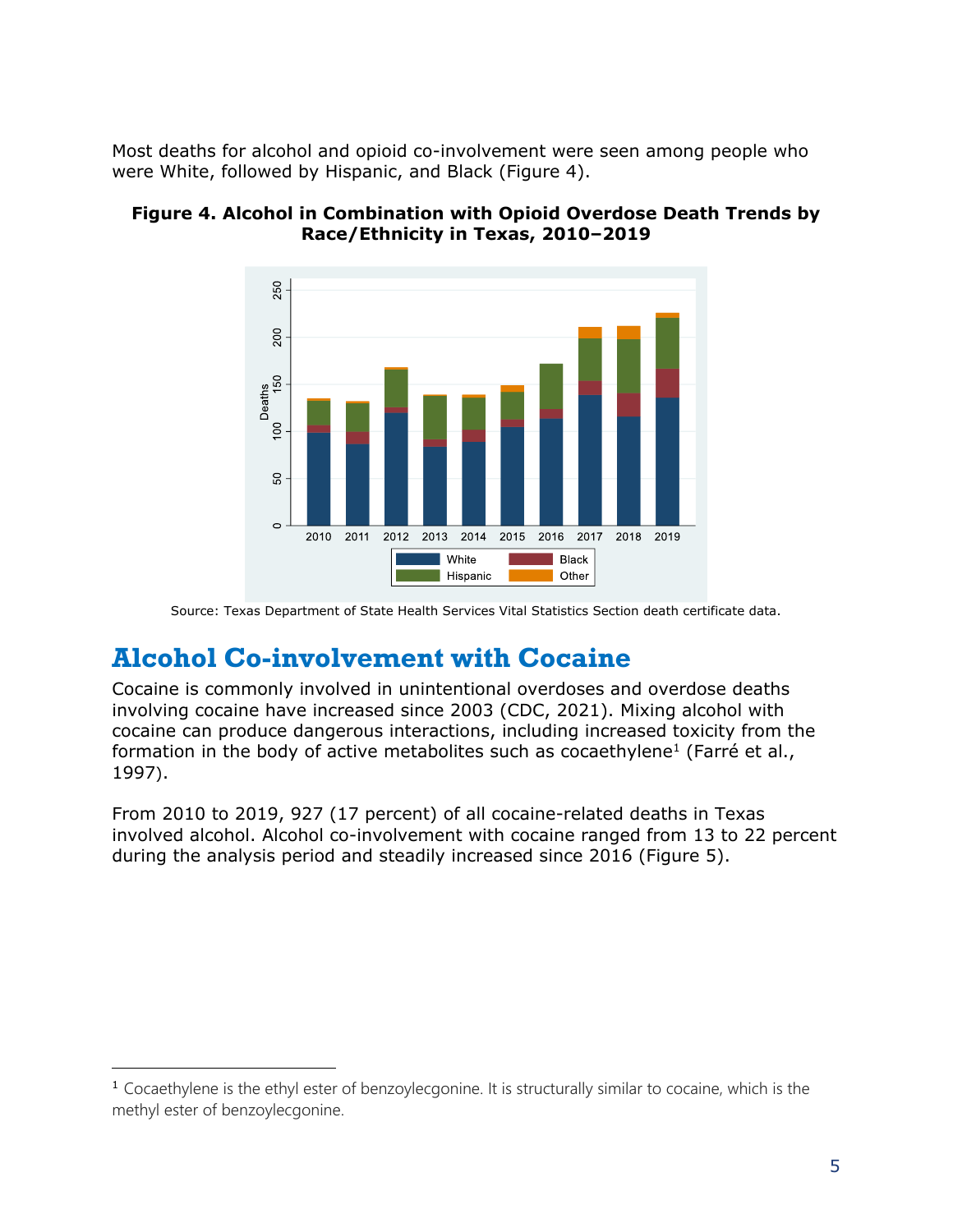#### **Figure 5. Percent of All Cocaine Overdose Deaths Involving Alcohol in Texas, 2010–2019**



Source: Texas Department of State Health Services Vital Statistics Section death certificate data.

Alcohol co-involvement with cocaine deaths was highest among persons aged 18 to 44, followed by those aged 45 to 64 (Figure 6). In Texas, this type of overdose was most common among males (762 deaths or 82 percent) from 2010 to 2019.

#### **Figure 6. Alcohol in Combination with Cocaine Overdose Death Trends in Texas by Age Group, 2010–2019**



Source: Texas Department of State Health Services Vital Statistics Section death certificate data.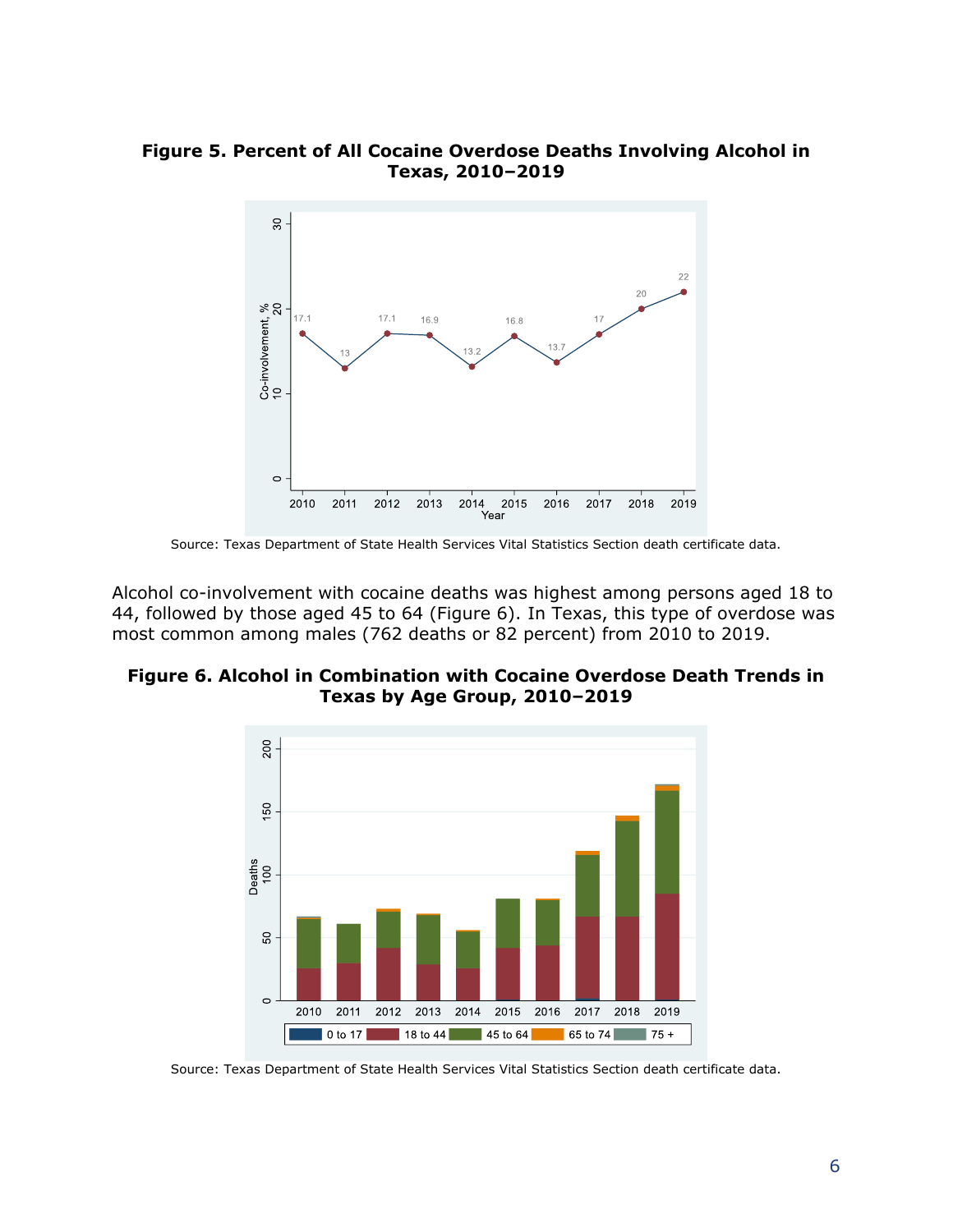Overdose deaths involving both cocaine and alcohol in Texas were most common among people who were White (Figure 7); however, similar proportions of alcohol co-involvement with cocaine were seen among White, Hispanic, and Black people for most years across all cocaine-related overdose deaths.





Source: Texas Department of State Health Services Vital Statistics Section death certificate data.

### **Alcohol Co-involvement with Benzodiazepines**

Benzodiazepine use and misuse in the United States has increased in recent years (Maust et al., 2019). As both alcohol and benzodiazepines are central nervous system depressants, their combined use increases the risk of life-threatening events (Tanaka, 2002).

From 2010 to 2019, 705 (17.2 percent) of all benzodiazepine-related deaths in Texas involved alcohol. Alcohol co-involvement with benzodiazepines ranged from 14.7 percent to 19.1 percent among all benzodiazepine-related overdose deaths in Texas (Figure 8).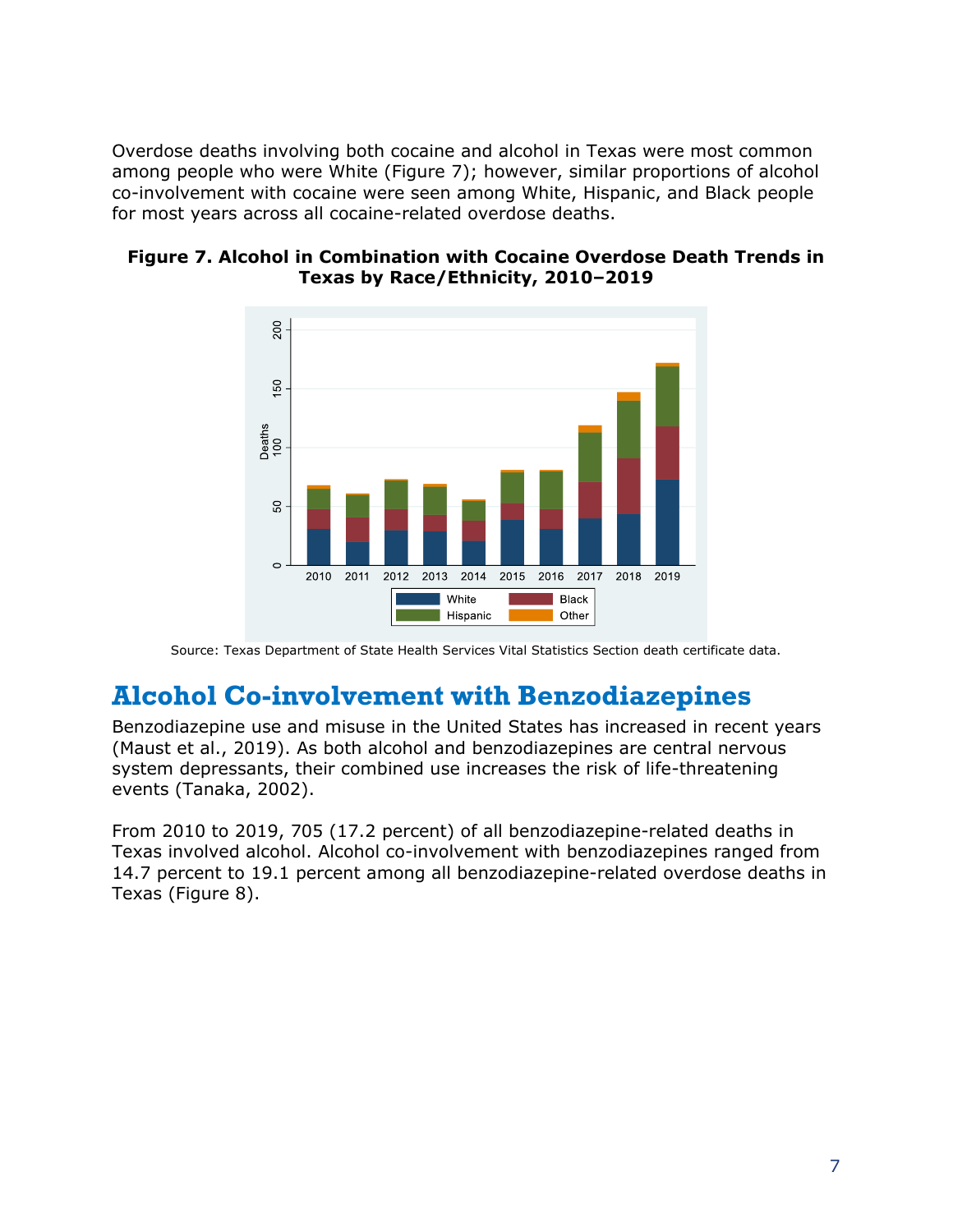#### **Figure 8. Percent of All Benzodiazepine Overdose Deaths Involving Alcohol in Texas, 2010–2019**



Source: Texas Department of State Health Services Vital Statistics Section death certificate data.

In Texas from 2010 to 2019, alcohol co-involvement with benzodiazepines was mostly seen among males (479 deaths or 68 percent). Most of these deaths occurred among people aged 18 to 44, followed by those aged 45 to 64 (Figure 9).

#### **Figure 9. Alcohol in Combination with Benzodiazepine Overdose Death Trends in Texas by Age Group, 2010–2019**



Source: Texas Department of State Health Services Vital Statistics Section death certificate data.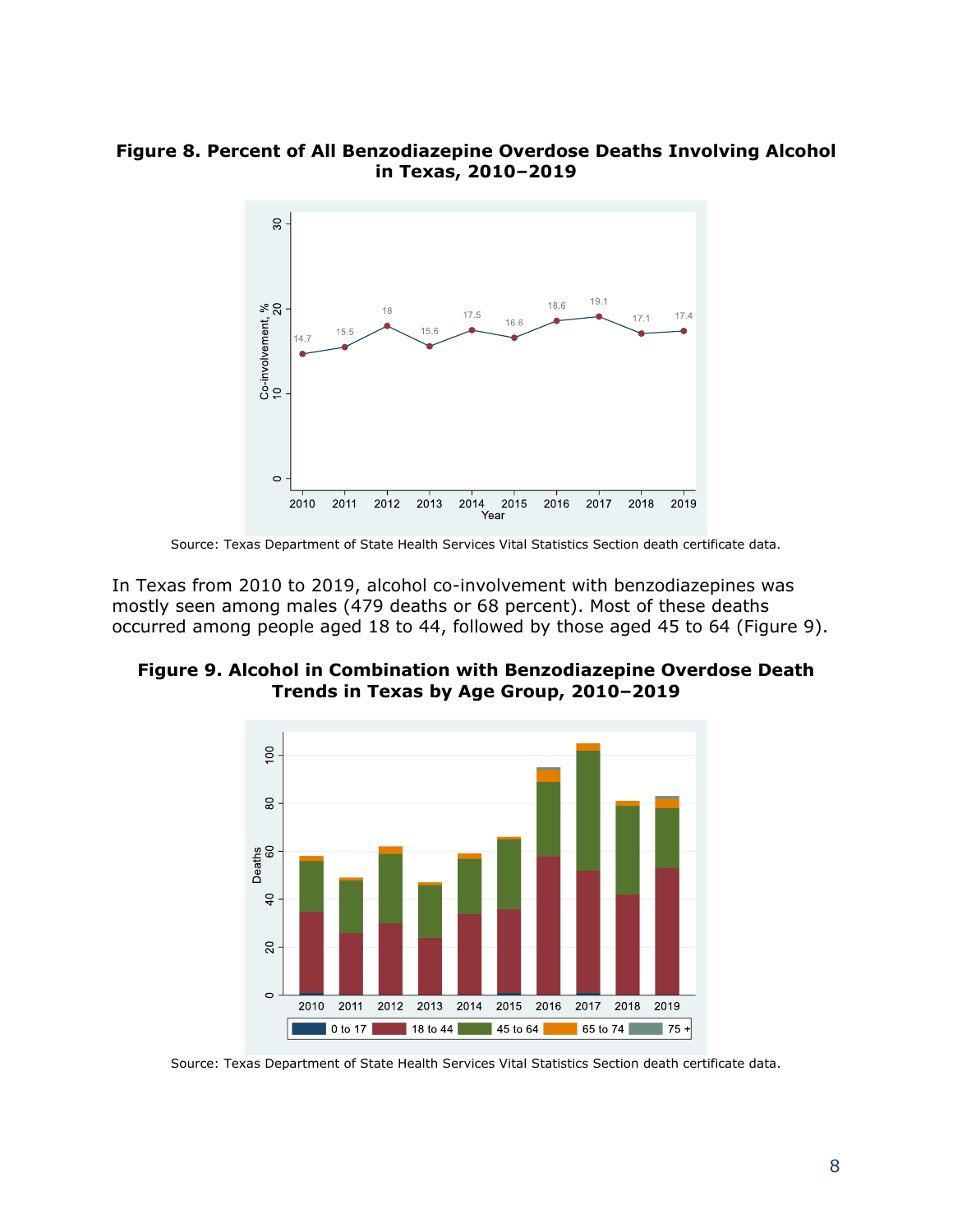The largest proportion of overdose deaths involving alcohol and benzodiazepines in Texas occurred among people who were White, followed by Hispanic and Black (Figure 10).



#### **Figure 10. Alcohol in Combination with Benzodiazepine Overdose Death Trends in Texas by Race/Ethnicity, 2010–2019**

Source: Texas Department of State Health Services Vital Statistics Section death certificate data.

## **Alcohol Co-involvement with Psychotropics**

Psychotropics, a category of drugs that includes antidepressants, antipsychotics, mood stabilizers, and psychostimulants, are commonly prescribed to treat mental health disorders that impact mood and behavior; however, mixing psychotropics with alcohol can increase the risk of adverse interactions (Moore, et al., 2007; Weathermon and Crabb, 1999).

Psychostimulants, such as methamphetamines which can be prescribed or illegally obtained, have been increasingly identified in overdose fatalities in recent years, leading to great concern about psychostimulant-related polysubstance use (CDC, 2019). Research has shown that the co-use of psychostimulants and alcohol can have severe health impacts (Althobaiti & Sari 2016), which may themselves contribute to higher risk of overdose over time.

While co-involvement of alcohol with psychotropics slightly decreased from 10 percent in 2010 to 8 percent in 2019 in Texas, alcohol co-involvement among psychostimulant-related deaths increased after 2016 (Figure 11).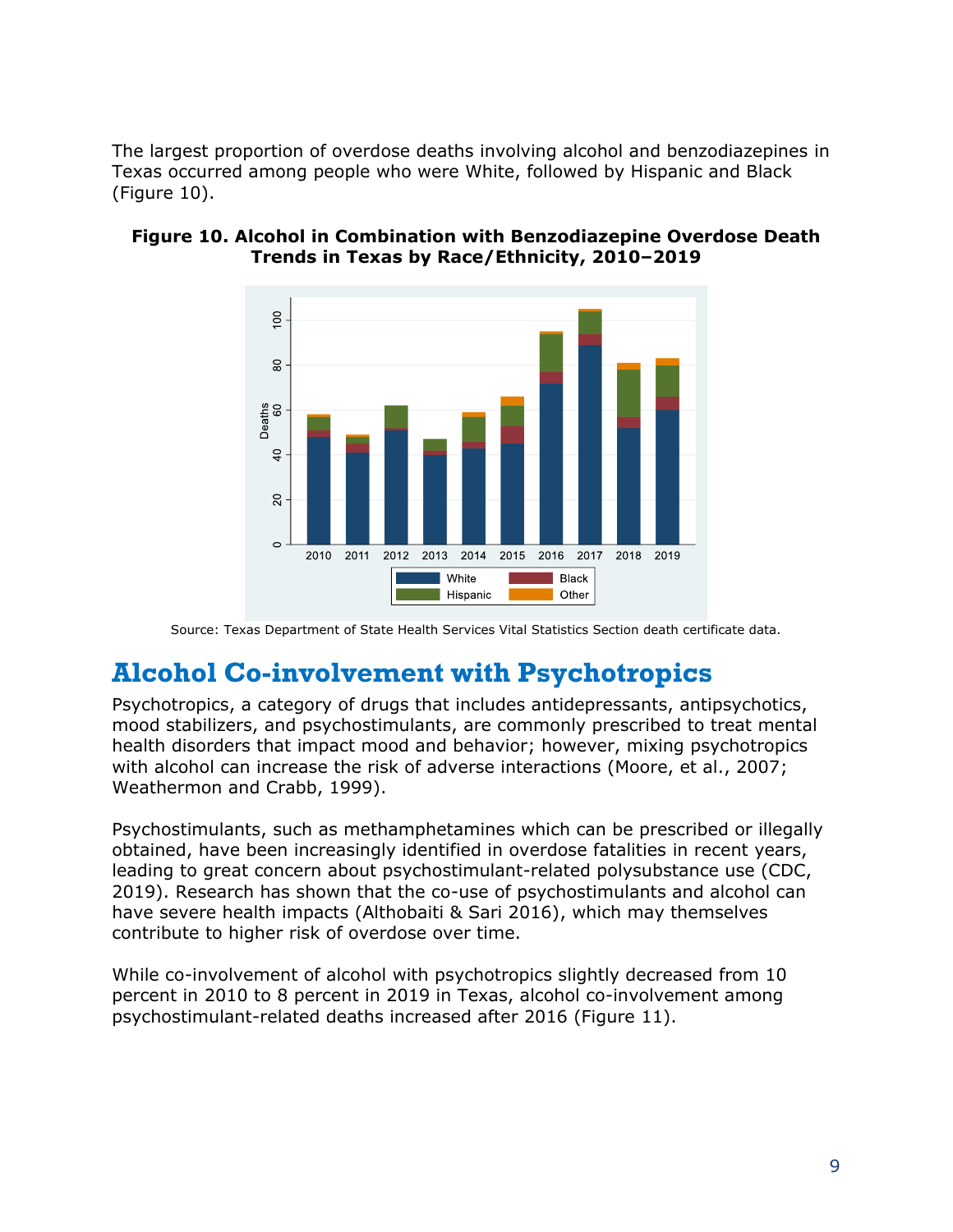**Figure 11. Percent of All Psychotropic and Psychostimulant Overdose Deaths Involving Alcohol, 2010–2019**



Source: Texas Department of State Health Services Vital Statistics Section death certificate data.

In Texas, this type of overdose was most common among males (376 deaths; 59 percent) from 2010 to 2019. Overdose deaths involving alcohol used in combination with psychotropics were similarly common among people aged 18 to 44 and those aged 45 to 64, followed by those aged 65 to 74 (Figure 12).

#### **Figure 12. Alcohol in Combination with Psychotropic Overdose Death Trends by Age Group, 2010–2019**



Source: Texas Department of State Health Services Vital Statistics Section death certificate data.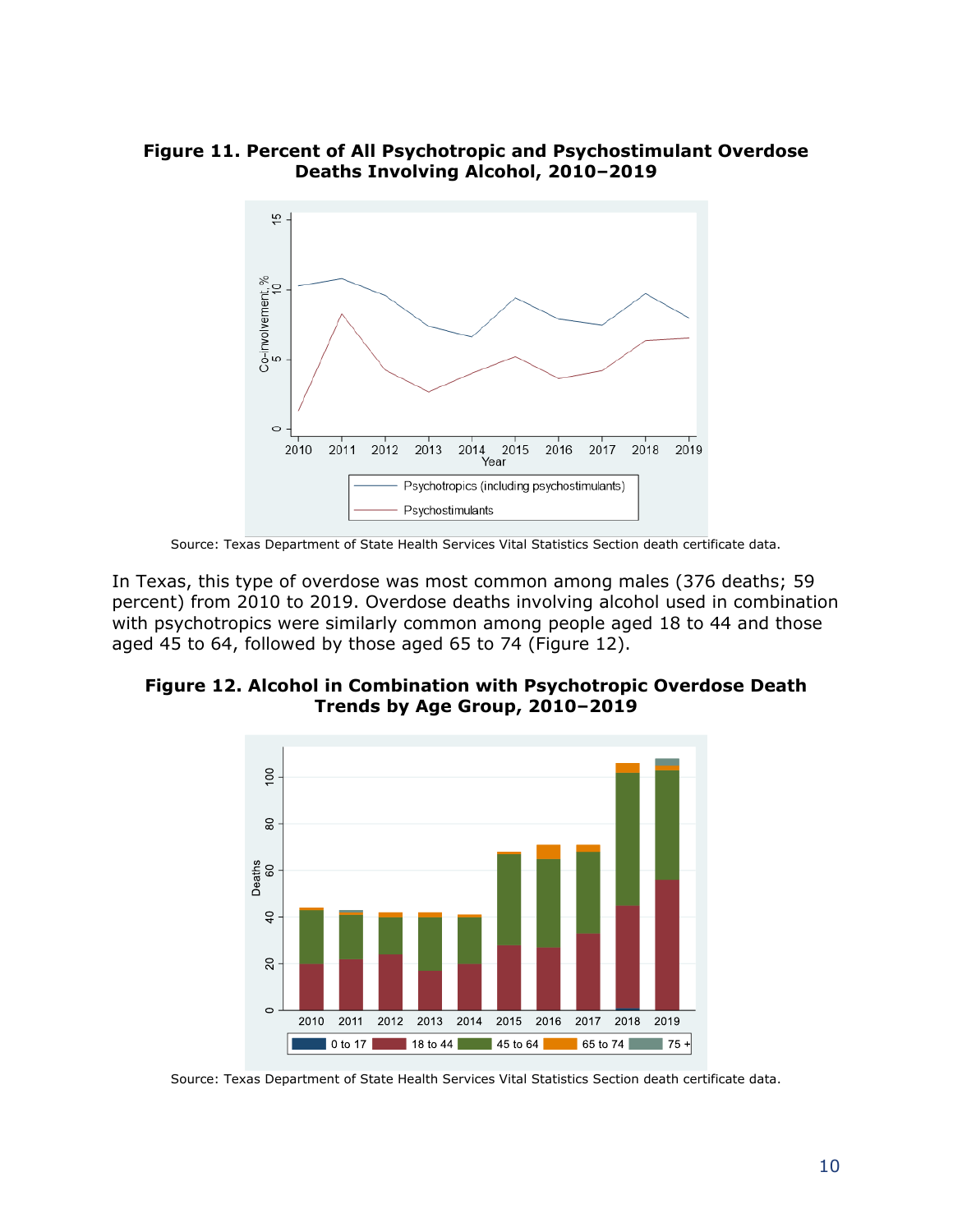The highest alcohol co-involvement with psychotropics in Texas was observed among people who were White, followed by Hispanic and Black.



**Figure 13. Alcohol in Combination with Psychotropic Overdose Death Trends by Race/Ethnicity, 2010–2019**

Source: Texas Department of State Health Services Vital Statistics Section death certificate data.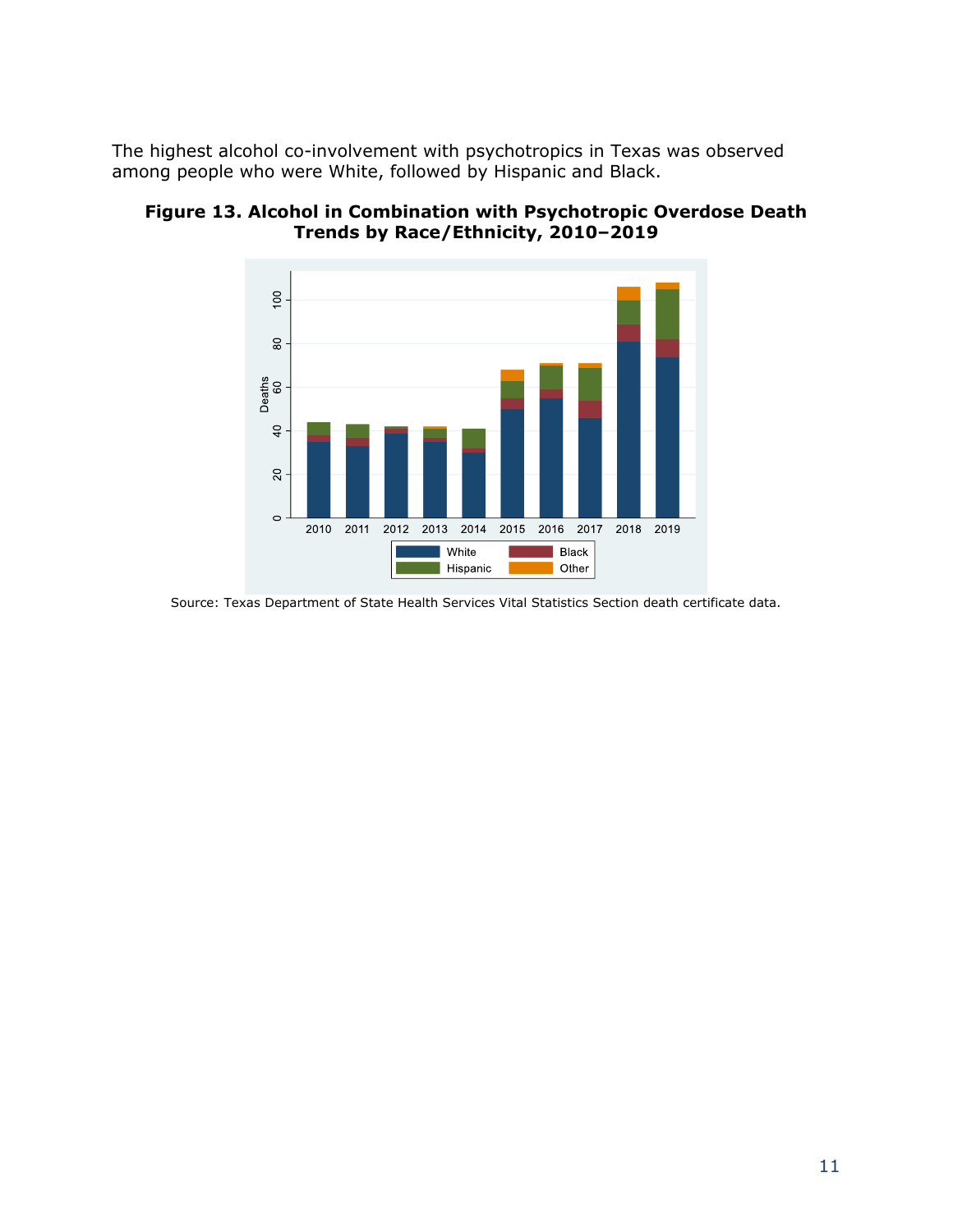## **3.Conclusion**

<span id="page-12-0"></span>Alcohol co-involvement with opioids and other drugs increased during the last decade in Texas. The consumption of alcohol in combination with these substances represents an important, modifiable risk factor that should be the target of public health campaigns. First responders, clinicians, counselors, and laypersons would benefit from widespread public health messaging that underscores the dangers and consequences of mixing alcohol with opioids or other drugs.

<span id="page-12-1"></span>Understanding alcohol consumption patterns and drug co-use among individuals who use opioids and other substances may prevent future overdose morbidity and mortality. Universities and other research institutions should focus their research on polysubstance use in combination with alcohol at the individual and population level. Additionally, qualitative research among people who use alcohol with other drugs should be prioritized in order to assess trends at the point of use. Research should also focus on identifying potential evidence-based interventions to manage and treat co-use of alcohol and opioids. Moreover, there is a need to improve the data that are collected on overdoses and alcohol-related deaths to inform more tailored public health interventions by population group and minority status (sexual and gender, race, ethnicity, place, socioeconomic status, education level, etc.).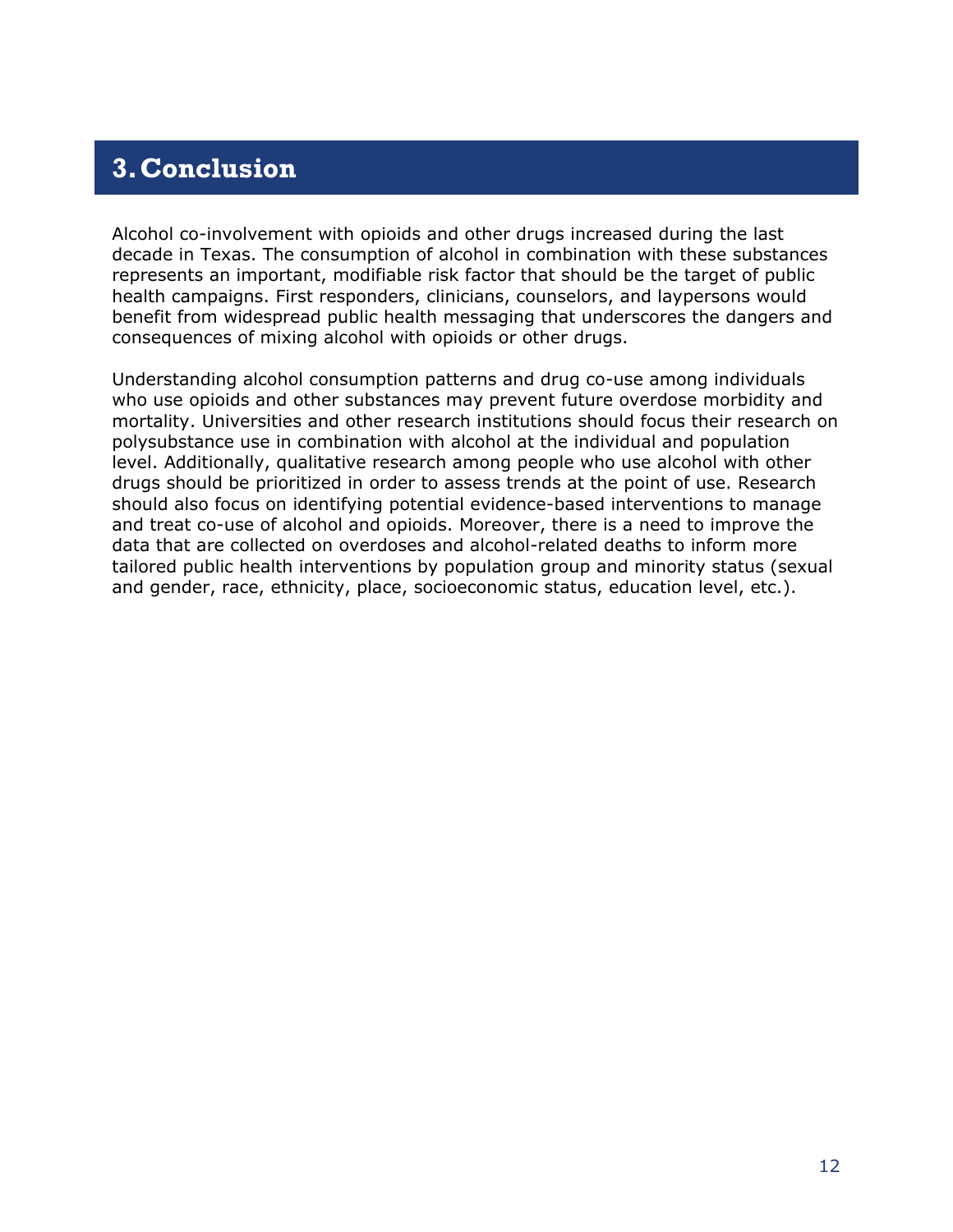## **List of Acronyms**

| <b>Acronym</b> | <b>Full Name</b>                                       |
|----------------|--------------------------------------------------------|
| CDC.           | Centers for Disease Control and Prevention             |
| $ICD-10$       | International Classification of Diseases 10th Revision |
| <b>NCHS</b>    | National Center for Health Statistics                  |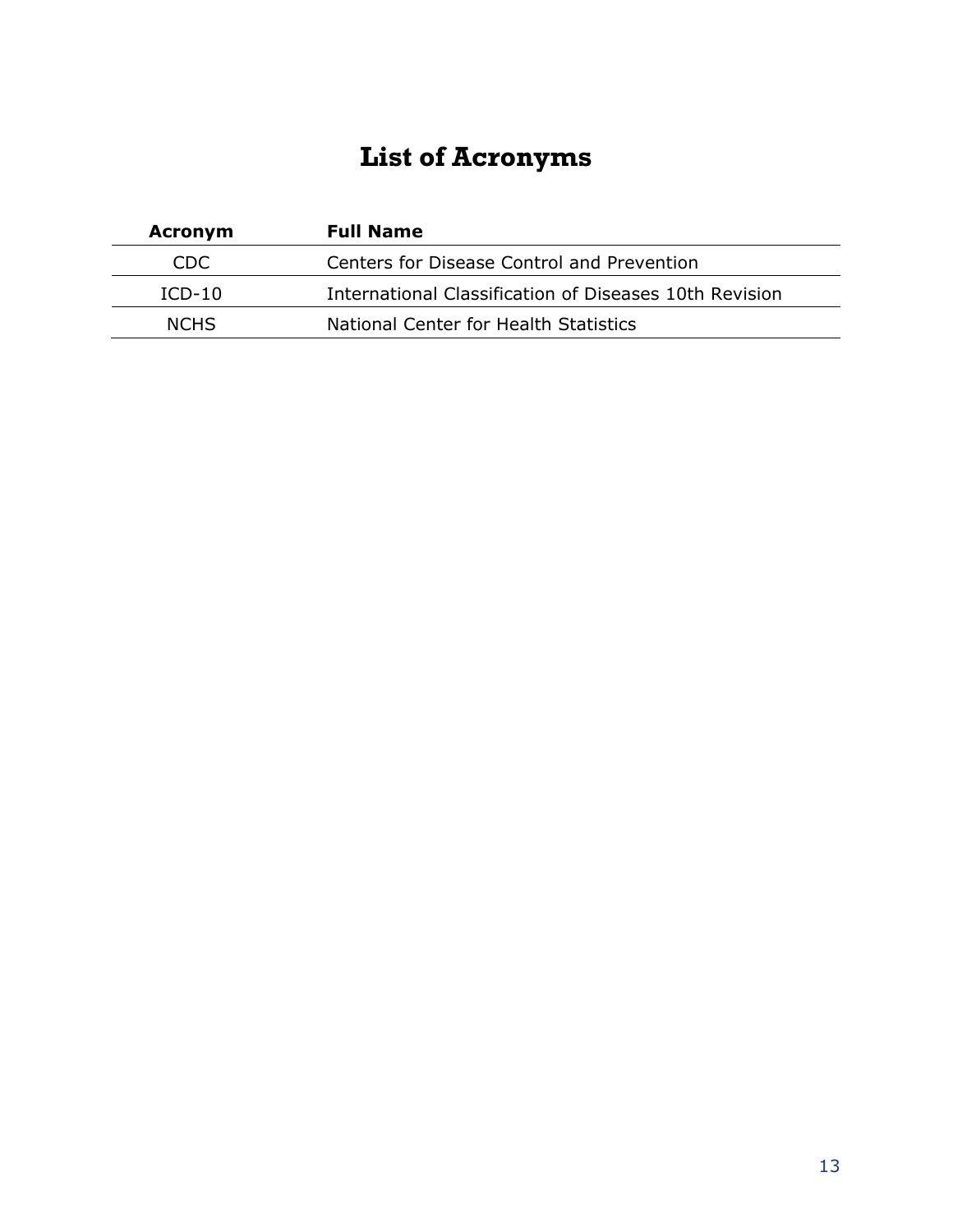## **References**

- Althobaiti, Y. S., & Sari, Y. (2016). Alcohol interactions with psychostimulants: an overview of animal and human studies. Journal of addiction research & therapy, 7(3).
- CDC. (2021, January 26). Other Drugs. Centers for Disease Control and Prevention. https://www.cdc.gov/drugoverdose/deaths/other-drugs.html
- Tanaka, E. (2002) Toxicological Interactions Between Alcohol and Benzodiazepines, Journal of Toxicology: Clinical Toxicology, 40:1, 69-75, DOI: 10.1081/CLT-120002887
- Farré, M., De La Torre, R., González, M. L., Terán, M. T., Roset, P. N., Menoyo, E., & Camí, J. (1997). Cocaine and alcohol interactions in humans: neuroendocrine effects and cocaethylene metabolism. Journal of Pharmacology and Experimental Therapeutics, 283(1), 164-176.
- Gudin, J. A., Mogali, S., Jones, J. D., & Comer, S. D. (2013). Risks, Management, and Monitoring of Combination Opioid, Benzodiazepines, and/or Alcohol Use. Postgraduate Medicine, 125(4), 115–130. https://doi.org/10.3810/pgm.2013.07.2684
- Jones, A. W., Kugelberg, F. C., Holmgren, A., & Ahlner, J. (2011). Drug poisoning deaths in Sweden show a predominance of ethanol in mono-intoxications, adverse drug–alcohol interactions and poly-drug use. Forensic Science International, 206(1), 43–51. https://doi.org/10.1016/j.forsciint.2010.06.015
- Maust, D. T., Lin, L. A., & Blow, F. C. (2019). Benzodiazepine Use and Misuse Among Adults in the United States. Psychiatric Services, 70(2), 97–106. https://doi.org/10.1176/appi.ps.201800321
- Moore, A. A., Whiteman, E. J., & Ward, K. T. (2007). Risks of combined alcohol/medication use in older adults. The American Journal of Geriatric Pharmacotherapy, 5(1), 64-74. https://doi.org/10.1016/j.amjopharm.2007.03.006
- Weathermon, R., & Crabb, D. W. (1999). Alcohol and Medication Interactions. Alcohol Research & Health, 23(1), 40–54.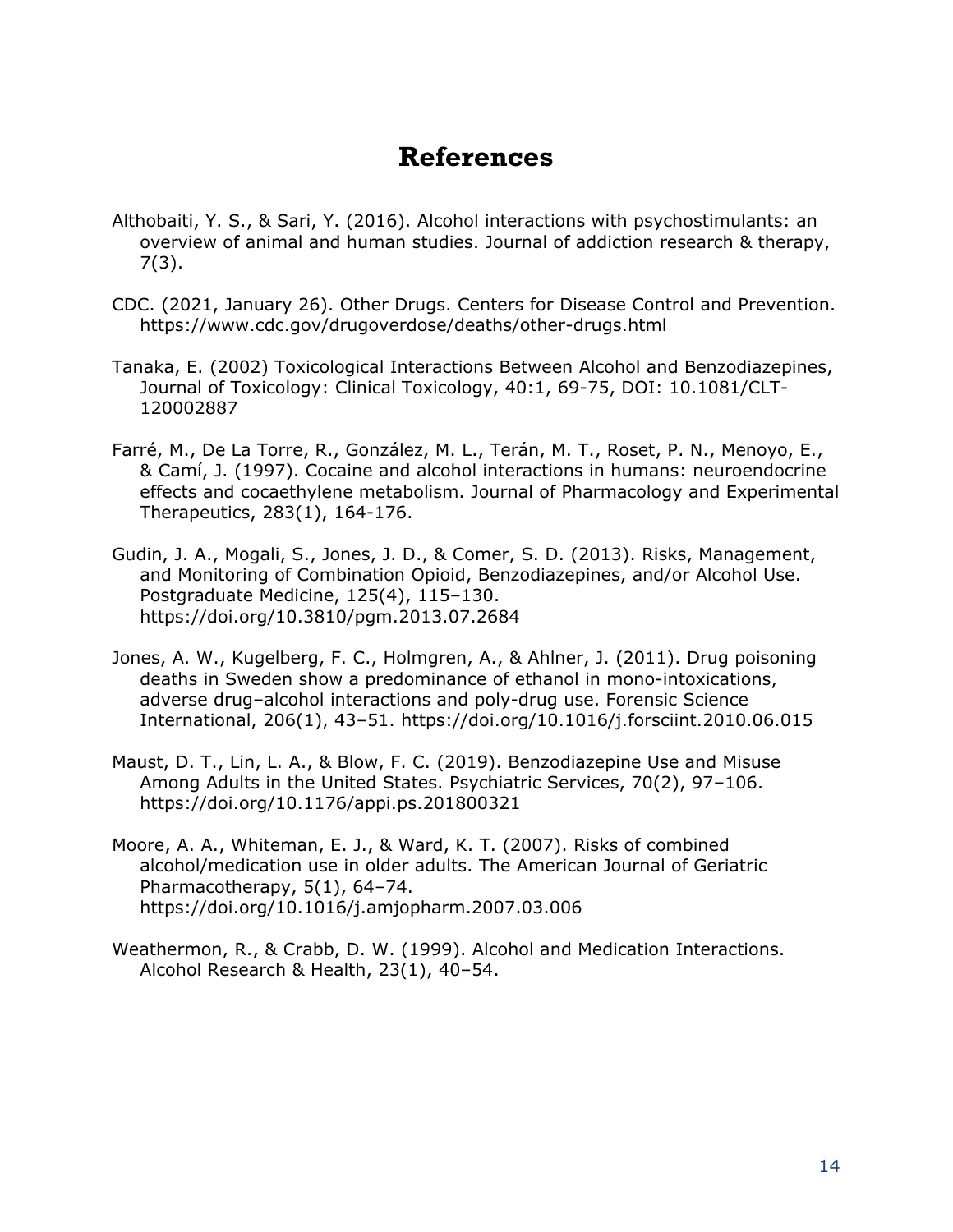# **Appendix A. Causes of Death Classification**

| <b>Cause of Death Categories</b>                                                            | <b>ICD-10 Codes</b>                          | <b>Notes</b>                                  |
|---------------------------------------------------------------------------------------------|----------------------------------------------|-----------------------------------------------|
| <b>Any Opioid</b>                                                                           | T40.0, T40.1, T40.2, T.40.3,<br>T40.4, T40.6 |                                               |
| <b>Opium</b>                                                                                | T40.0                                        | Also included in the<br>Any Opioids category  |
| <b>Heroin</b>                                                                               | T40.1                                        | Also included in the<br>Any Opioids category  |
| <b>Commonly Prescribed</b><br><b>Opioids (Natural and</b><br><b>Semi-Synthetic Opioids)</b> | T40.2 and T40.3                              | Also included in the<br>Any Opioids category  |
| <b>Synthetic Opioids other</b><br>than Methadone                                            | T40.4                                        | Also included in the<br>Any Opioids category  |
| <b>Other and Unspecified</b><br><b>Narcotics (Opioids)</b>                                  | T40.6                                        | Also included in the<br>Any Opioids category  |
| <b>Cocaine</b>                                                                              | T40.5                                        |                                               |
| <b>Cannabis</b>                                                                             | T40.7                                        |                                               |
| <b>Benzodiazepines</b>                                                                      | T42.4                                        |                                               |
| <b>Psychostimulants</b>                                                                     | T43.6                                        | Also included in the<br>Psychotropic category |
| <b>Psychotropic</b>                                                                         | <b>T43</b>                                   |                                               |
| <b>Any Alcohol</b>                                                                          | T51.0, T51.1, T51.2, T51.3,<br>T51.8, T51.9  |                                               |
| <b>Ethanol</b>                                                                              | T51.0                                        | Included in the Any<br>Alcohol category       |
| <b>Methanol</b>                                                                             | T51.1                                        | Included in the Any<br>Alcohol category       |
| Propanol                                                                                    | T51.2                                        | Included in the Any<br>Alcohol category       |